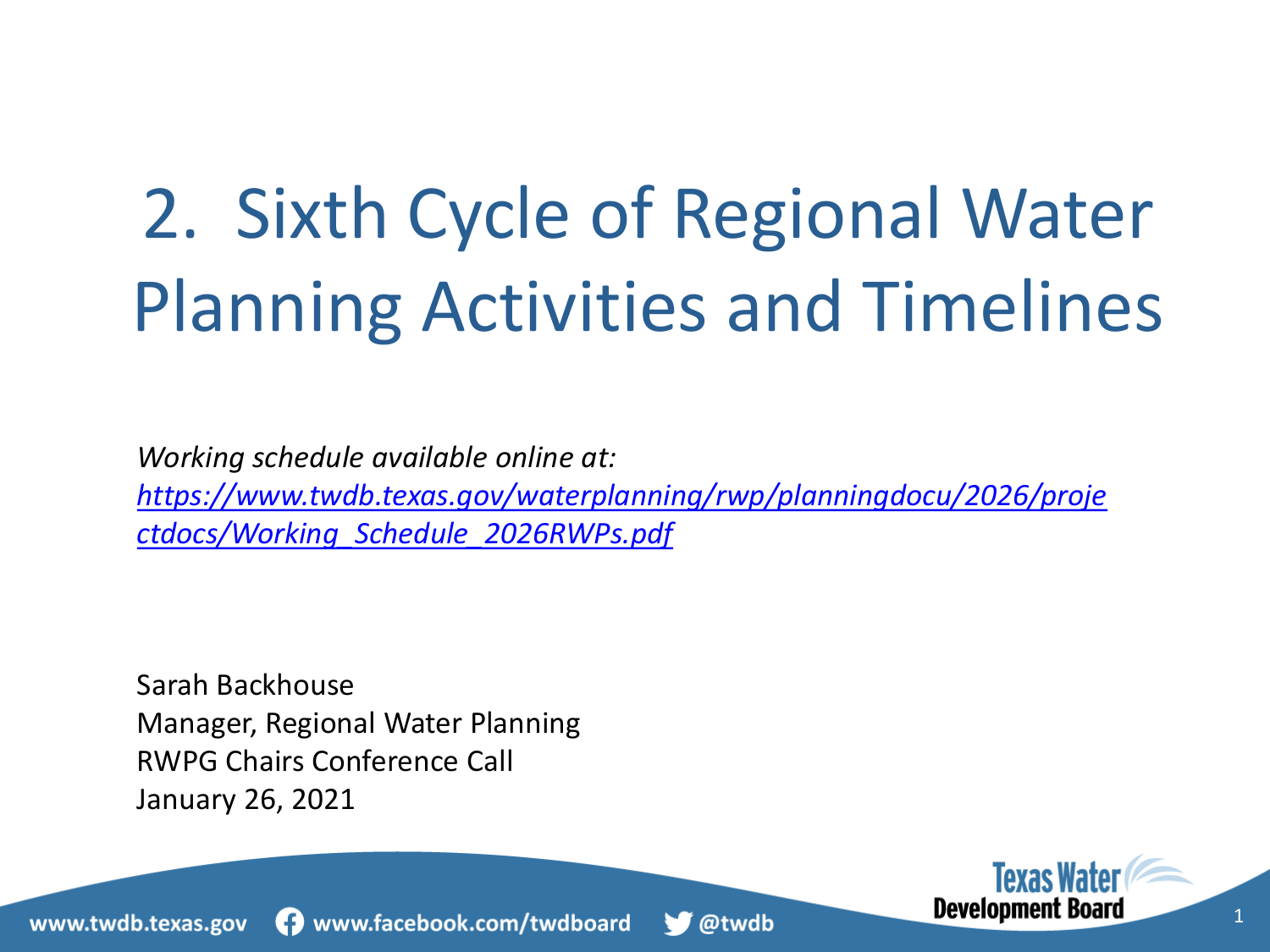- TWDB Board approval of proposed rules 12/16
- Public comment period open through 1/31
- [https://www.twdb.texas.gov/about/rules/index.a](https://www.twdb.texas.gov/about/rules/index.asp) sp
- Submit comments to [rulescomments@twdb.texas.gov](mailto:rulescomments@twdb.texas.gov)
- *Anticipate final rules presented to TWDB Board in April*



**Development B**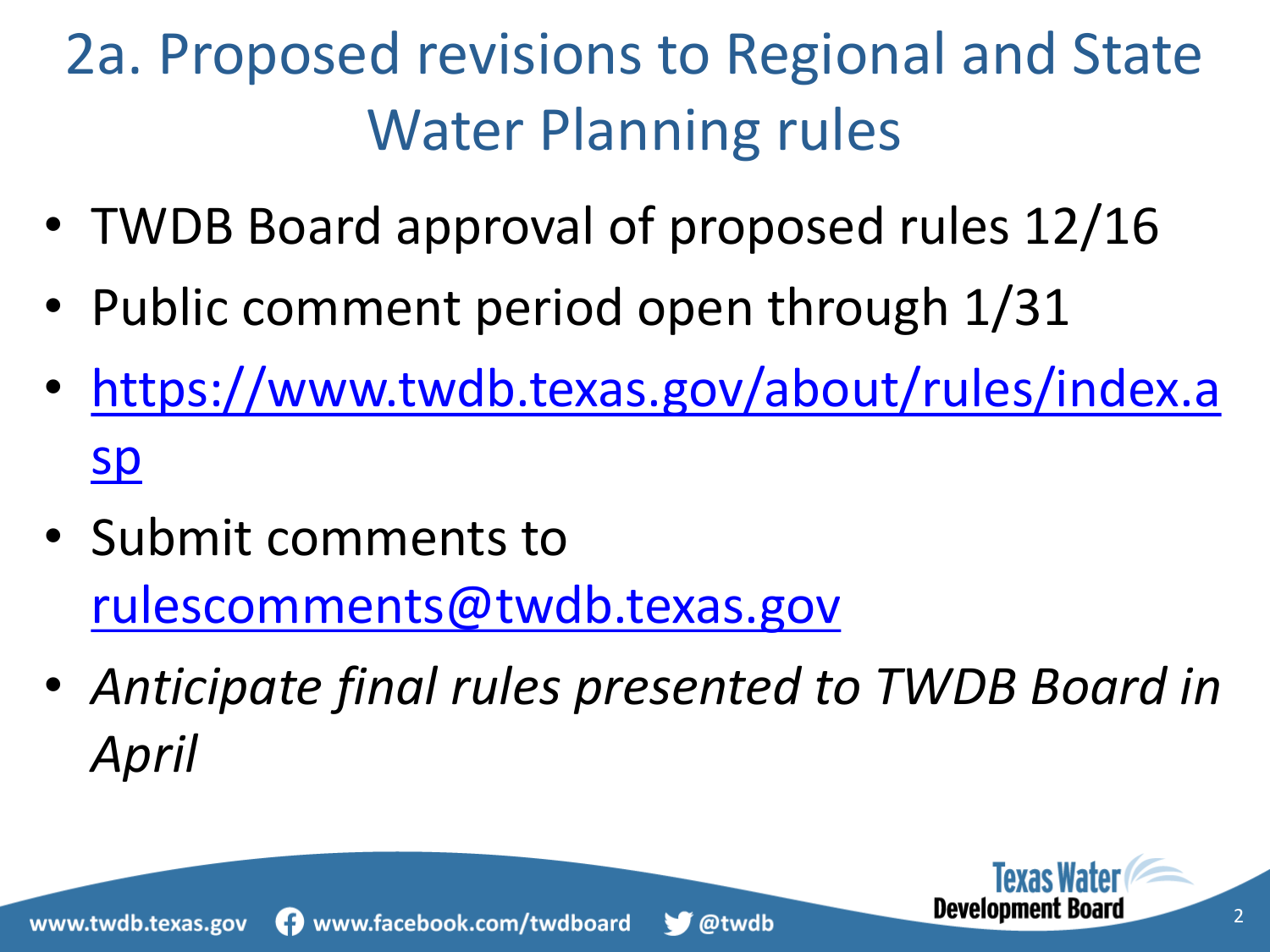- Key proposed changes for Regional Water Planning rules (Chapter 357):
	- Remove requirements for RWPG prioritization and IFR survey
	- New requirements regarding discussion and documentation of interregional coordination
	- Clarification that certain infrastructure costs allowed for conservation and direct reuse within a WUG boundary



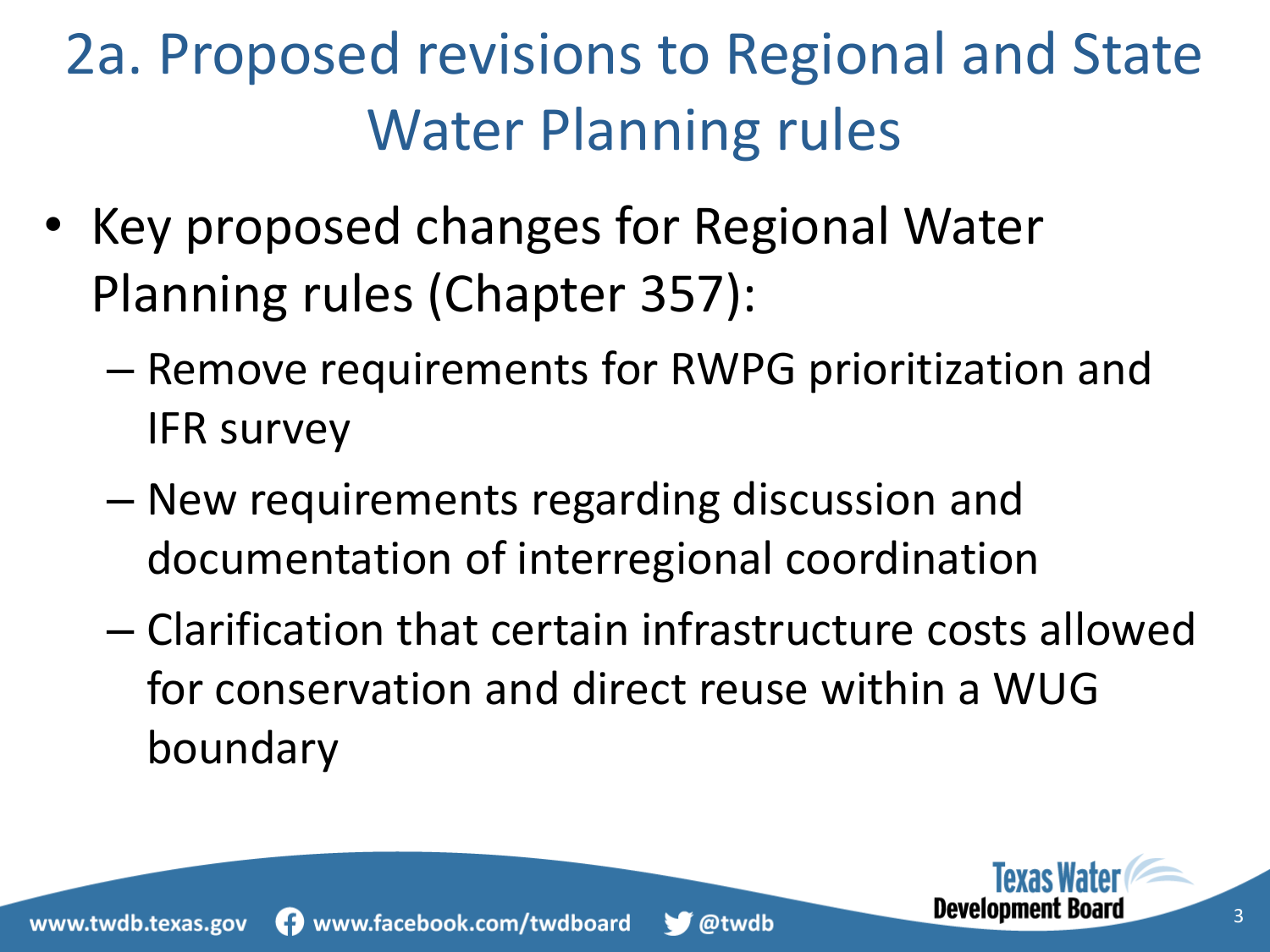- Several clarifications to reduce non-statutorily required reporting elements
- New process for adoption of errata to address minor errors
- Several clarifications regarding infeasible WMSs:
	- If no infeasible WMSs identified, must document in Technical Memorandum
	- TWDB EA will establish deadline for amendments associated with infeasible WMSs
	- Allowance for minor amendments to include increase in or new unmet needs for amendments related to removing infeasible WMSs



**Development Bo**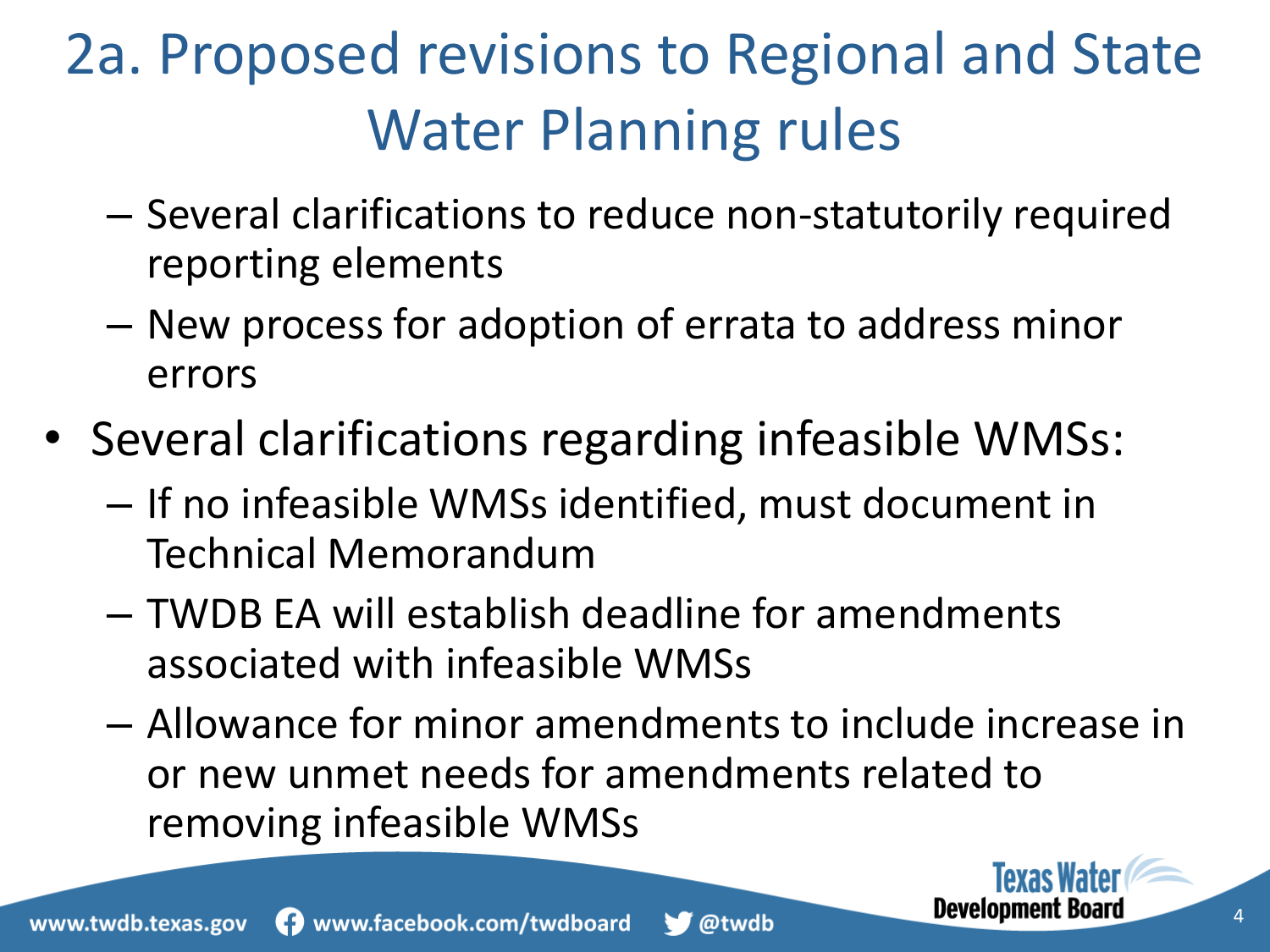- Key proposed changes for State Water Planning rules (Chapter 358):
	- Clarification that RWPGs may plan for droughts worse than drought of record
	- Term 'water management strategy project' added to section



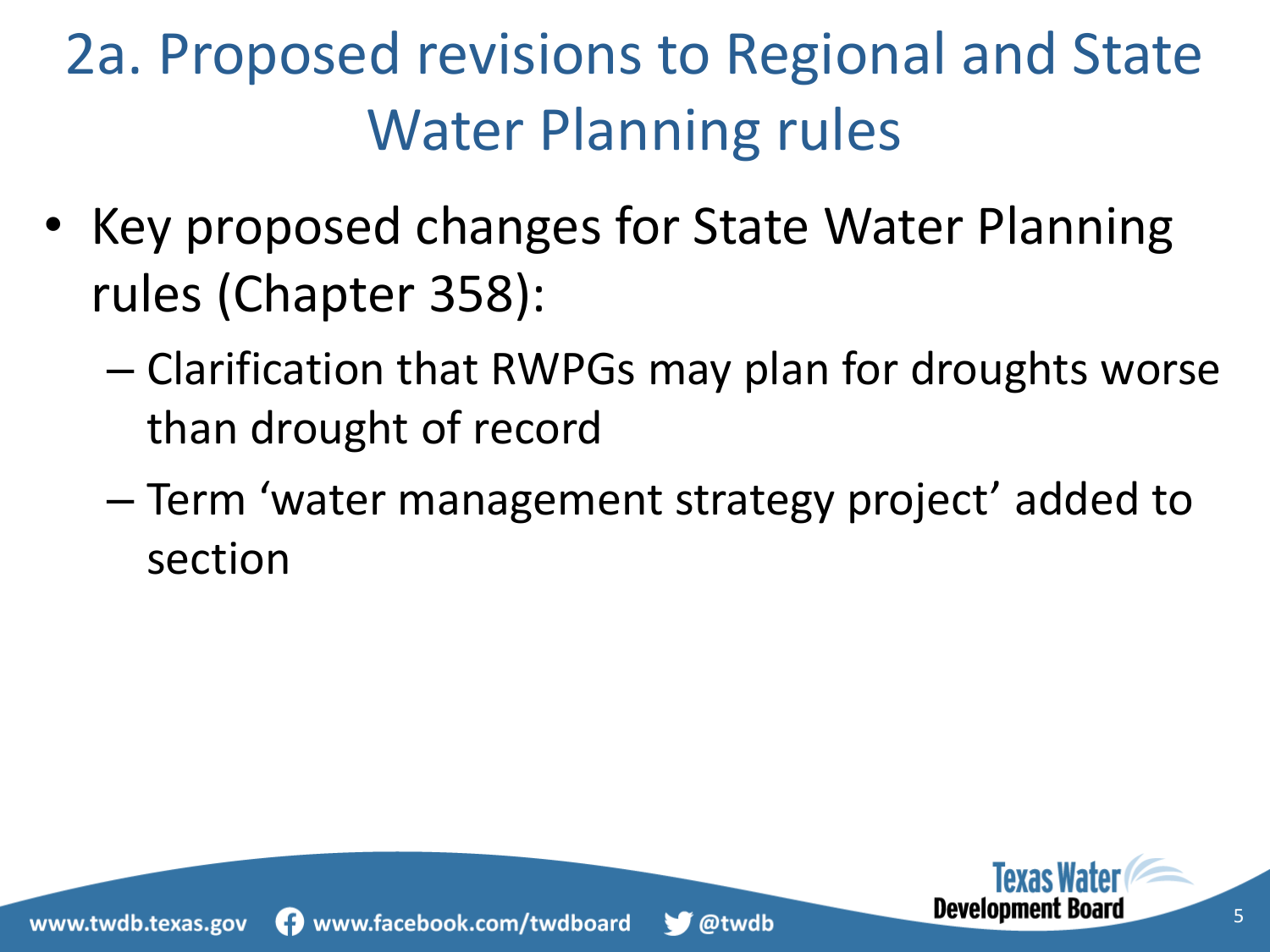#### 2b. Interregional Planning Council

- Deadline to submit nominations extended to April 22
- Must submit at least one nomination and alternate for each nomination
- *Anticipate TWDB Board appointment of Council in June*



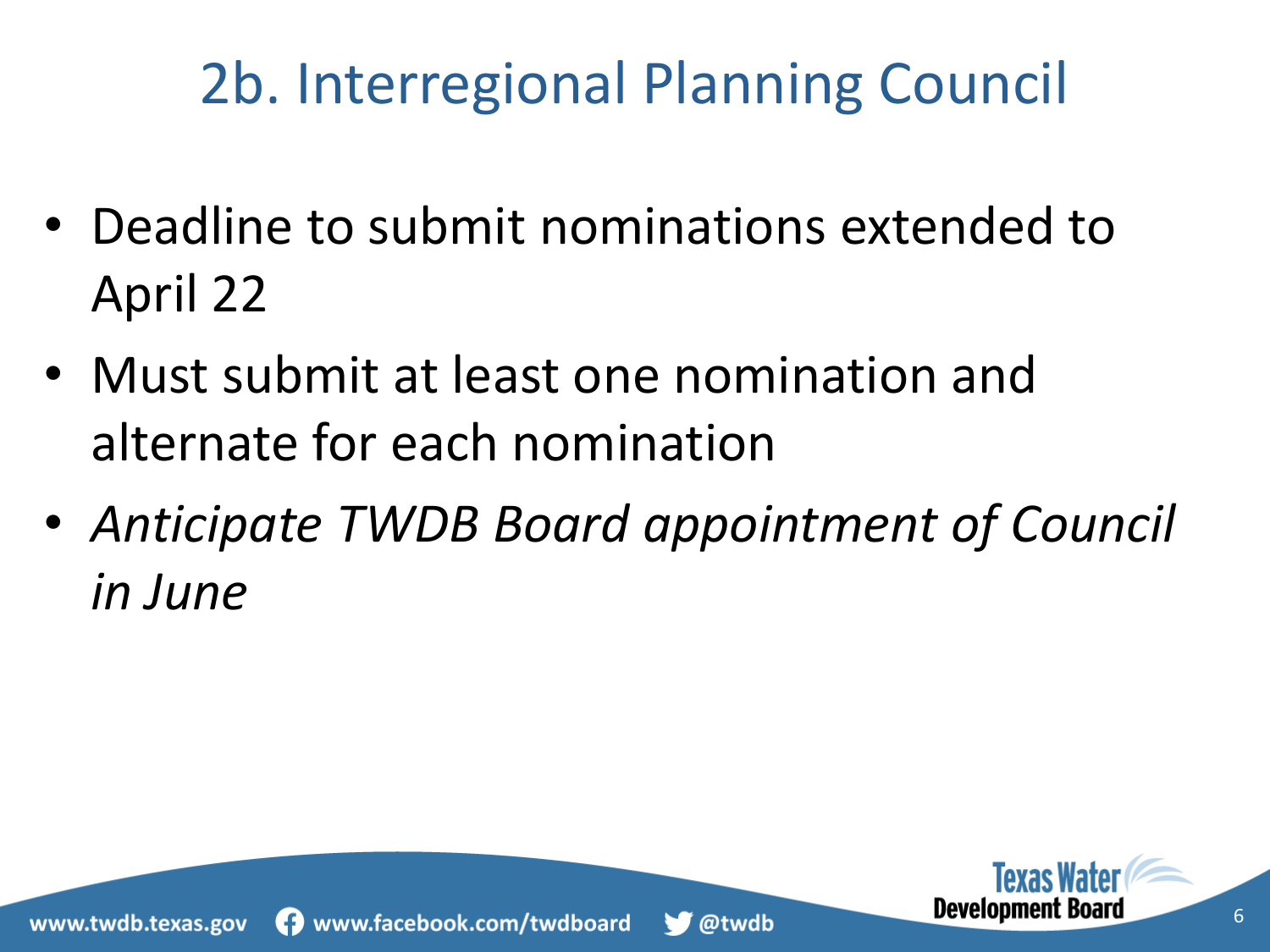## 2b. Interregional Planning Council

- Please submit the following information for each nominee:
	- Interest category the individual represents
	- RWPG committee membership (if applicable),
	- Brief background statement including time served on the planning group, contact information (email, phone number, and mailing address), and
	- Any other supporting information deemed relevant by the planning group.
- TWDB to provide limited assistance to the Council

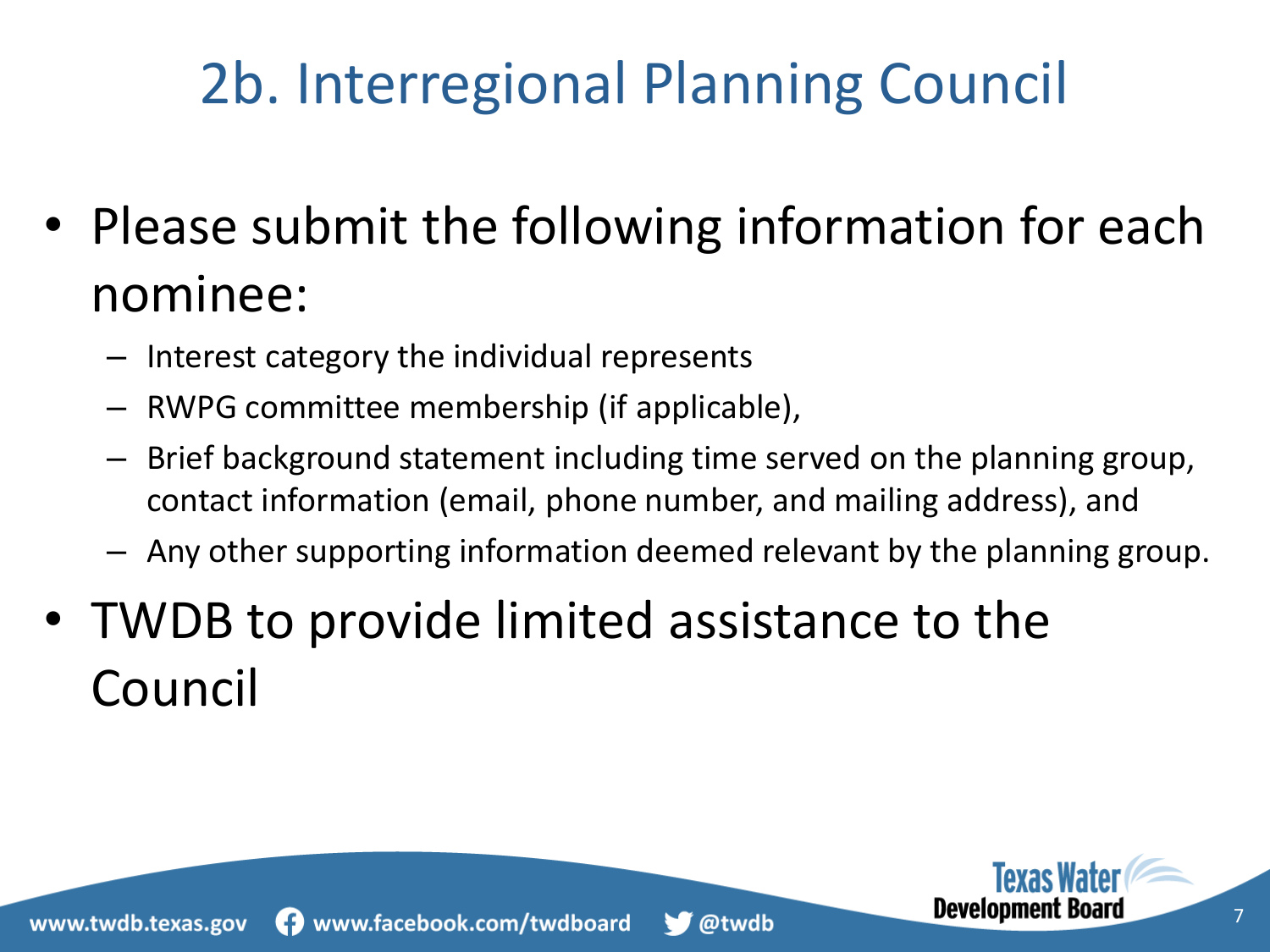# 2c. Contract amendments for full project cost and scope of work

- Contract amendments to include a total project cost, full scope of work, and updated guidance documents
- Overall total funding amount for 2026 RWPs similar to 2021 RWPs
- RWPGs do not need to submit a second RFA
- *Anticipate TWDB Board approval to execute contract amendments in summer (date TBD)*



**Development B**